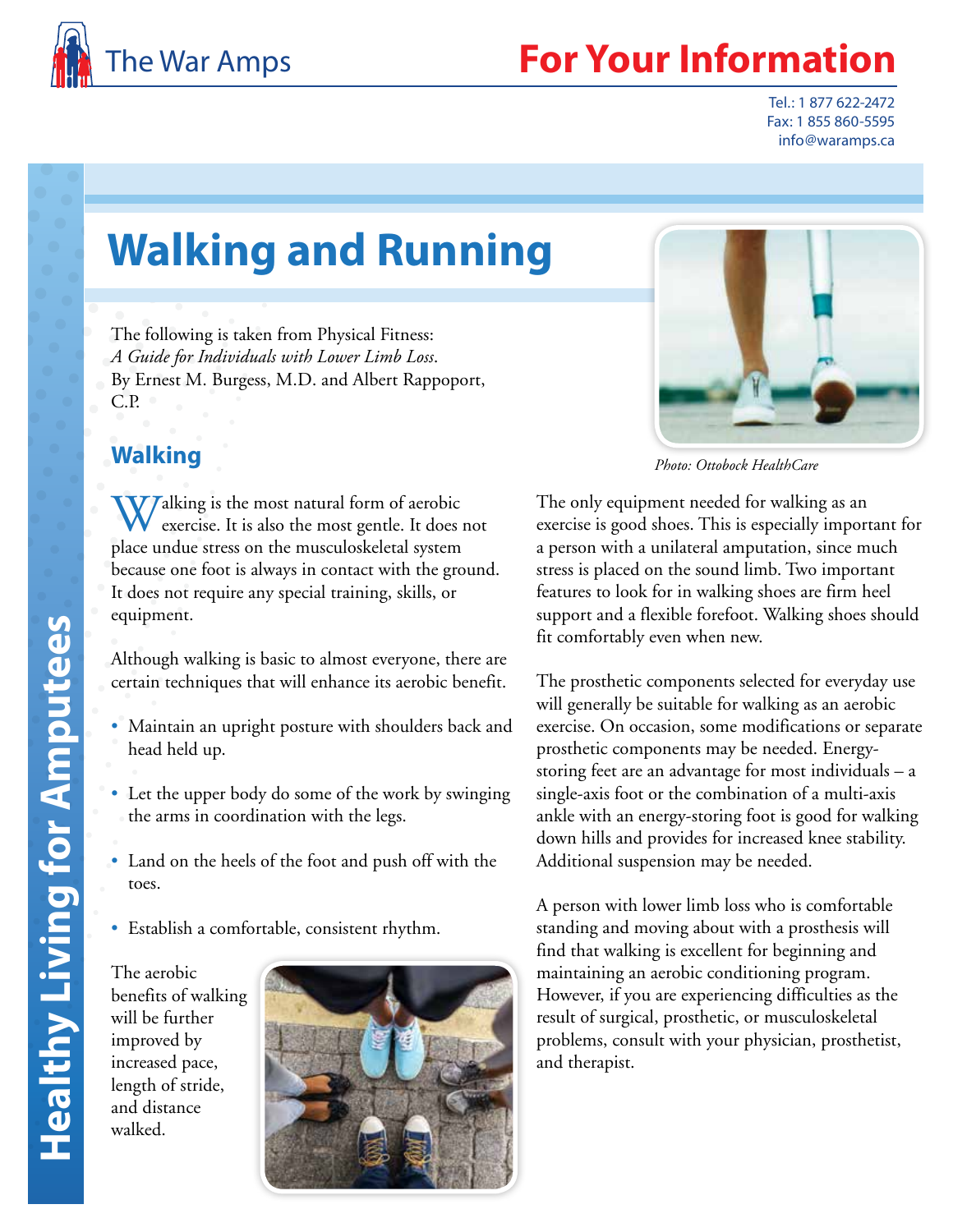

## **Designing a Walking Routine**

Walking for exercise should be approached in a manner similar to other types of aerobic sports. Walkers should start

slowly and gradually build up time, distance, and speed over a predetermined number of weeks of training. Sports medicine experts recommend that the minimum amount of exercise needed to maintain good aerobic health is 20 minutes, three to four times per week. Walkers should work up to a combined total of about three hours a week, walking at a pace that maintains the heart rate in the targeted zone of 70-85 percent of 220 minus their age.

Some individuals cannot maintain their heart rate at 70-85 percent of maximum for as long as 20-30 minutes. Similar fitness levels can be achieved by exercising at a lower intensity level for a longer period of time.

Three hours of walking per week is generally adequate for most individuals to maintain good aerobic fitness. Certainly one can gain additional benefits by training for more than three hours a week, but it is not necessary unless one is interested in competitive activities. It is best for beginning walkers to train every other day with a rest day in between. This allows the muscles to relax and recover. In the beginning, it is more important for the walker to concentrate on the length of time he or she is able to maintain the target heart rate than to be concerned with distance covered.

Walking for aerobic fitness is more demanding than ordinary walking; warm-up and stretching exercises before and after walking will help prevent muscle soreness.

#### **Running**

Running is one of the most efficient ways to achieve aerobic conditioning. It can also be one of the most difficult activities for a person with lower limb

amputation. Running requires foot-over-foot movement and causes musculoskeletal stress from the impact of landing. Many individuals wearing prostheses can comfortably sprint and run short distances; however, running long distances presents an entirely different situation. Long-distance running requires a high degree of personal motivation. For those with lower limb amputation, it also requires a properly designed prosthesis and a residual limb that is able to withstand the substantial forces generated by the impact of landing.

## **Running is Not for Everyone**

Running is a strenuous form of exercise. It can sometimes cause debilitating problems with regard to skin, muscle, ligaments, and tendons in the legs. Therefore, running as exercise should be carefully considered by those with lower limb loss. Factors that affect the ability to run are the nature of the surgery, the prosthetic fitting, the general state of physical fitness, personal motivation and the level of amputation and the condition of the residual limb.

It is recommended that everyone, particularly those over age 35, consult a physician before starting a

running or jogging program for fitness and conditioning. Once medical approval has been obtained, individuals who have not previously exercised should proceed with moderation. Before a new prosthetic leg is built, anyone with



lower limb amputation considering running should inform the prosthetist so that he or she can design it with that in mind. If running or jogging causes any pain or irritation, the prosthetist should be consulted immediately.

Most individuals will not be able to run or jog for extended distances and time without periodic irritation to the residual limb. Alternative aerobic activities may be better for those who experience persistent residual limb irritation. Activities such as walking, swimming, or bicycling are less traumatizing to the residual limb.